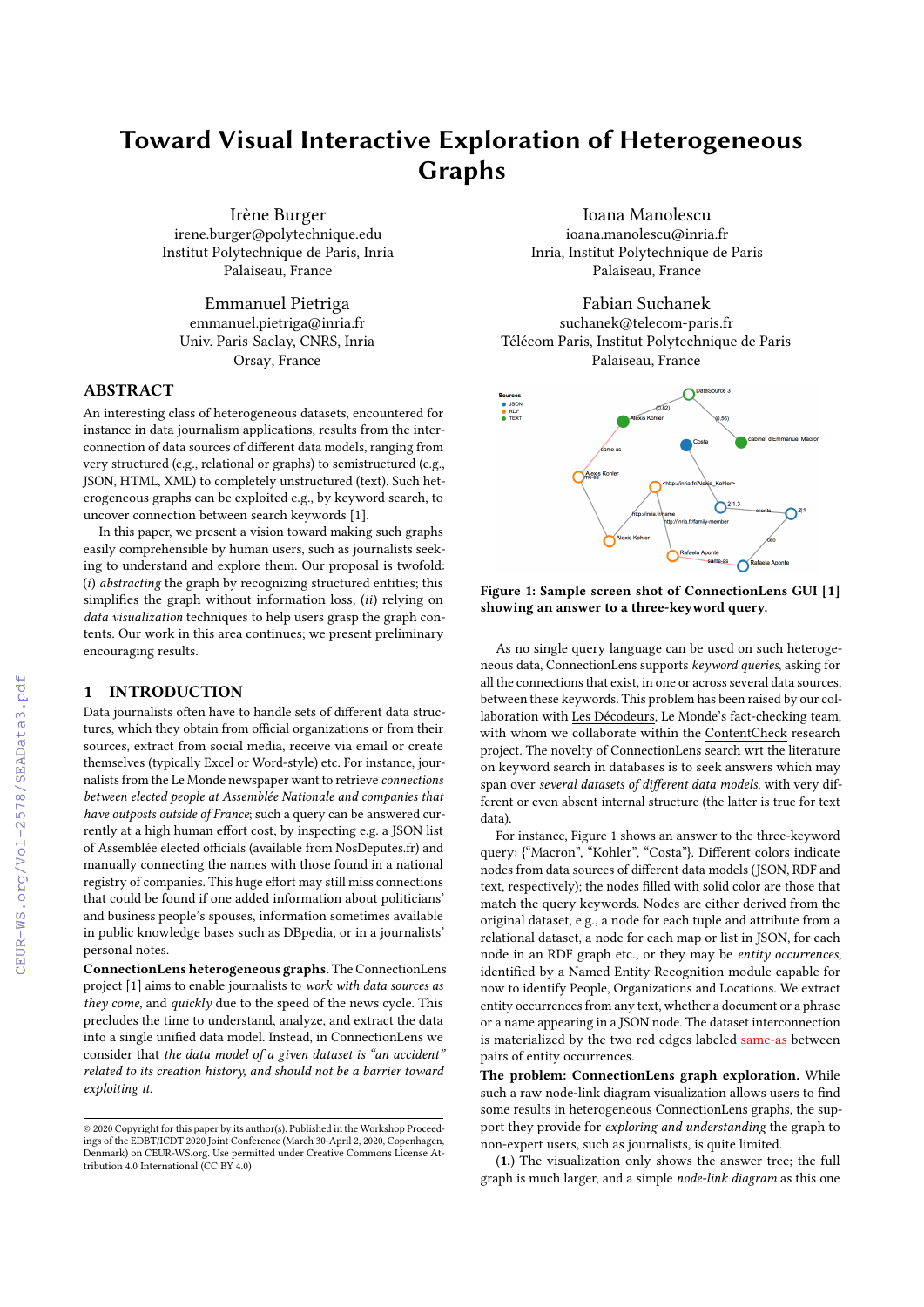does not scale beyond a dozen edges, as illustrated on a Con-nectionLens graph<sup>[1](#page-1-0)</sup> of barely more than 200 edges. This problem is common to any large data graph (not specific to Connection-Lens) [\[6\]](#page-3-0). Many techniques have been developed to address this issue, going from a simple navigable node-centric  $GUI<sup>2</sup>$  $GUI<sup>2</sup>$  $GUI<sup>2</sup>$  for a large RDF knowledge base [\[7\]](#page-3-1), to more elaborate visualization techniques, e.g., [\[4\]](#page-3-2).

(2.) While some ConnectionLens nodes are meaningful for human users, e.g., the entity occurrences recognized in Figure [1,](#page--1-1) others are not, as they merely correspond to internal containers, such as JSON maps or arrays, relational tuples etc., which do not carry human-understandable significance; examples are the nodes labeled 2|1 and 2|1.3 in the figure. Showing these nodes at the same level, therefore, is not appropriate. This problem is specific to ConnectionLens: it originates in its very goal of connecting information, no matter what format it comes from.

In this paper, we outline a vision for dramatically increasing the usability of ConnectionLens graphs, in particular through novel interactive visualizations based on recent advances in the area of expressive node-link diagram authoring [\[5\]](#page-3-3) for multivariate networks [\[3\]](#page-3-4). We identified two steps toward realizing that vision: graph abstraction (Section [2\)](#page-1-2), and graph visualization (Section [3\)](#page-3-5).We present some preliminary results, and perspectives for our work.

## <span id="page-1-2"></span>2 ABSTRACTING CONNECTIONLENS GRAPHS

We present our analysis of the ways in which ConnectionLens graphs can be simplified, or abstracted, based on a set of observations made by journalists (from Le Monde and TF1) and data journalists / data visualization professionals (from WeDoData, a French company) with whom we shared them.

### 2.1 Abstraction Principles

We present a set of guiding principles, which we identify by a capital letter to be able to refer to them in the paper.

(A) Entities are interesting. Users want to know who, or what, a given dataset, or multi-dataset graph, is about. It is natural to be interested in people (e.g., a politician or a businessperson), organizations (e.g., an army or a company), or a place (e.g., the city where one lives, or a country such as Panama). Depending on the dataset and the application, of course, other kinds of entities may be considered, e.g., a Web site, a Facebook or Twitter account, a specific kind of organization (e.g., companies from Panama) etc.

(B) Datasets may or may not be interesting. Conceptually, we like to think of "data" as an abstract set of information, say, a large graph. From a practical viewpoint, however, data comes in datasets, which delimit "original subsets" of the global graph. The contours of a dataset are sometimes clear, e.g., a tweet, a Web page, or a speech; in other cases, they are more fuzzy. For instance, if a relational database holds three tables, should we view this as one or three datasets? From a user perspective, one can choose to ignore the datasets (make their boundaries invisible); this may be appropriate, for instance, if in a social network graph, we want to focus just on connections between users and/or hash tags. Alternatively, datasets can play a very significant role: (i) if entities co-occurring in a dataset denote an interesting association, e.g., two recipients of the same email; or  $(ii)$  if we identify connections

between users and datasets, e.g., user Alice hasAuthored dataset article1, on which user Bob commented etc.

(C) Containers are rather uninteresting. Here, containers denote: a table (or set of tuples) if the data is relational, or a JSON array. Intuitively, containers serve to group together several more-orless comparable "things", such as albums of a singer, or members of a committee. The container node itself is less useful.

(D) Rich entity nodes are desirable for data exploration. Here, an entity node (EN, in short) denotes an instance of an Entity, in the traditional Entity-Relationship sense known from conceptual design. For instance, "the person François Ruffin, having the birthplace Amiens and the twitter handle @François\_Ruffin" is an EN. Observe that an EN is a larger and more complex notion than an entity occurrence currently identified by the extraction; in particular, an entity occurrence is always a leaf (added as a child of the text node where the extractor found it), and has no attributes.

As customary in the Entity-Relationship model, we assume that some of the nodes surrounding an EN  $n$ , and reachable from  $n$ , e.g., the twitter handle above, only serve to describe n and are not standalone nodes. However, we depart from the classical notion of an Entity used in relational database design, by allowing ENs of a given type to have different sets of attributes, and/or to have more than one value for a given attribute. Note also that in some datasets, Amiens may also be an EN, e.g., if the dataset specifies things about it such as its population, geographical coordinates etc.; in other datasets, e.g., one centered around individuals, or around shops distributed across a country, Amiens may be just a dimension characterizing the ENs (people, respectively, shops). We believe ENs are useful paradigms for exploring the dataset because:

- They correspond to a natural paradigm of "things" characterized by their properties (attributes);
- They group together pieces of information related to a common resource, e.g., the twitter and Facebook handles of a given person;
- They lay the foundation for many interesting visualizations, where attributes can be used e.g. to place shops on a map according to their location, or events on a timeline etc.

(E) Relationships between ENs are interesting. Here, we extend the intuition that just like ENs, relationships are intuitive constructs that allow to structure and analyze a CL graph. For instance, it is interesting to find that Alice (an EN) supervised Bob (another EN).

Based on the above principles, below we describe an algorithmic approach which, starting from a ConnectionLens graph, (1) identifies Entity Nodes, (2) assigns them attributes among the nodes in their neighborhood, and (3) connects them through relationships.

## 2.2 Abstraction Algorithm

As an example, Figure [2](#page-2-0) shows a ConnectionLens graph resulting from a JSON document describing Nobel laureates. The red node is the dataset; blue nodes are maps or arrays, while green nodes correspond to values (literals). Further, named entity occurrences identified by the extraction are outlined by a black contour, e.g., Jean S., Inria, CNRS etc. These form the basis of the entity nodes we want to identify. The figure also shows that ConnectionLens creates a single node for all the nodes with the same label found on the same root-to-leaf path in a dataset: thus, there is a single

<span id="page-1-0"></span> $^1$ <http://pages.saclay.inria.fr/ioana.manolescu/DOT-obtained-image.pdf>

<span id="page-1-1"></span><sup>2</sup><https://gate.d5.mpi-inf.mpg.de/webyago3spotlx/SvgBrowser>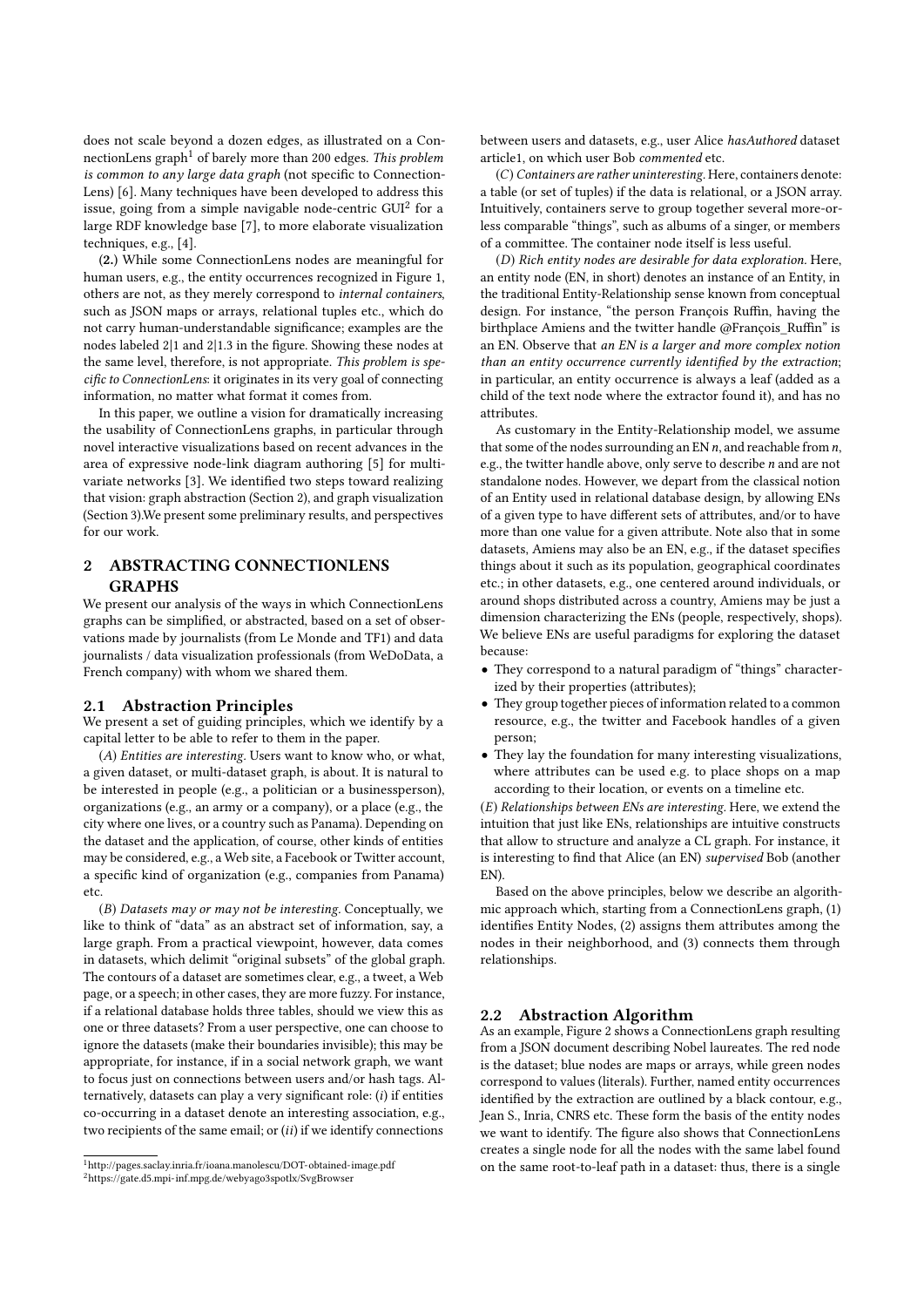<span id="page-2-0"></span>

Figure 2: Input graph  $G(d)$  from a JSON document.

<span id="page-2-1"></span>

Figure 3: Modified graph  $G(d)$  after extracting entities from the graph in Figure [2.](#page-2-0)

node labeled "Researcher". This decision materializes the connection which exists between Jean S. and Maria M.: both are researchers.

Given a graph  $G(d)$  such as shown in the figure, corresponding to a dataset d, a graph  $EG(d)$  consisting of entity nodes and relationships between them can be built as follows.

- (1) Following  $(A)$  and  $(D)$ , we seek to create ENs starting from the entity occurrences. To that purpose, we use a priority queue Q in which we push all pairs (entity occurrence, its parent node) from  $G(d)$ ; the priority is computed as the length of the path from the occurrence to the parent until the dataset root (the longer the path, the higher the pair's priority). If an entity occurrence has several parents, it is pushed in  $Q$  once for each parent.
- (2) While Q is not empty: Pop from Q the pair  $(o, p)$  with the highest priority. The type of o, denoted  $\tau$ (o), is available in the graph  $G(d)$ ; the set of entity occurrence types currently supported is  $\mathcal{T} = \{Person, Location, Organization\}$ . We need to create a rich entity node  $EN(o)$  out of  $o$ . As  $o$  is a leaf node (created by ConnectionLens extraction), to find possible attributes of  $EN(o)$ , we need to climb up from  $o$  one or a few levels, then go down to find o's attributes in the vicinity.
	- (a) If  $p$  is an array (list), e.g., in the case when  $o$  is the entity occurrence "Mathilde B.", we conclude that o has no attributes among its siblings, as one does not expect to find, in an array, entities and attributes of the same (or comparable) entities.
	- (b) If  $p$  is a map, e.g., when  $o$  is the entity occurrence "Jean S.", we find the first edge with a non-empty label  $\lambda$  on the path from  $p$  to the dataset node; in our example,  $\lambda$  is "Laureate". We make the assumption that  $\lambda$  carries useful information about the content (meaning) of the map  $p$ .

Next, we need to understand how  $p$  relates to the entity

node  $EN(o)$  we are trying to build. For each type  $\tau \in \mathcal{T}$ , we compare  $\lambda$ , using Embedded Word Distances [\[2\]](#page-3-6), to a manually chosen set of keywords  $W_{\tau}$ , and select the type  $\tau_{\lambda}$  το<br>Then: to which  $\lambda$  is closest. When  $\lambda$  is "Laureates",  $\tau_{\lambda}$  is Person.

- If  $\tau_{\lambda} \neq \tau(o)$ , the parent p comprising o is "not about o"; p likely describes something else. In our example, where  $\tau$ (o) is Person, if  $\tau_{\lambda}$  is Organization, p may describe, e.g., an organization in which o plays some role, but not o itself, therefore the siblings of o are not its attributes. In this case, from  $o$ , we can find no more attributes of  $EN(o)$ .
- On the contrary, if  $\tau_{\lambda} = \tau(o)$ , we consider that the p may be about  $o$ , and try to find  $p$  children (siblings of  $o$ ) to attach to  $EN(o)$  as attributes. For that purpose, we examine all the entity children c of p with type  $\tau(c)$  =  $\tau_{\lambda}$ . If *o* is the only one, as is Jean S., then its sibilings<br>that are leaf children of *p* and are not entities themselves<br>are considered as attributes of  $FN(o)$ . Otherwise e.g.  $\tau_{\lambda}$ . If *o* is the only one, as is "Jean S.", then its siblings are considered as attributes of  $EN(o)$ . Otherwise, e.g., "Maria M." has a sibling "Matthieu L." which is also of type  $\tau$  = PERSON, then for each edge  $p \xrightarrow{a} c$ , where c is<br>the child of a with type  $\tau_2$  and *a* is the label of the edge, we the child of p with type  $\tau_{\lambda}$  and a is the label of the edge, we compare a to a manually chosen set of keywords whose meaning is similar to "key", e.g., "ID", "name" etc. The label a with the smallest distance to this set determines the "winner" entity occurrence (child of  $p$ ) which captures its siblings as attributes. In our example, "Name" is closer in meaning to "key" than "Mentor", so "Maria M." is chosen. In application of our principle  $(C)$ , when  $EN(o)$  captures an attribute,  $EN(o)$  replaces its container parent p in  $G(d)$ , and is pushed back in  $Q$  paired with  $p$ 's parent.
- (c) If  $p$  is a JSON value from which several entities occurrences were extracted (e.g.,  $p$  is a long text, say, a politician's speech), no attribute of  $EN(o)$  is extracted from  $p$ .

This algorithm creates a set of ENs, each encompassing several interconnected nodes from the original graph  $G(d)$ . It also modifies the structure of  $G(d)$  as shown in Figure [3.](#page-2-1)

Finally, to satisfy principle  $(E)$ , we look for *relationships* (links) to be added to EG, based on paths found in the modified graph G as shown above. For now we consider two simple approaches;

- $\bullet$  If the shortest path between two ENs in G has a length below a fixed threshold, we create an edge between them in EG, labeled with the concatenation of labels on this path. For example we create the edge "Co-workers" between "Maria M." and "Joseph L."
- If two ENs have identically labeled paths to their nearest common ancestor nca, we create an edge between them, whose label is "co-" concatenated with the sequence of labels on this path. If nca happens to be an array, we add to this the first label encountered on the path from nca to the datasource.

Finally, to avoid overloading EG with edges, we do not create an edge between two entities if the shortest path between them in G goes through another EN. Figure [4](#page-3-7) shows the resulting graph.

The above algorithm handles one dataset, a JSON one. It directly applies to relational data (where a tuple plays the role of a map and a relation that of an array),  $(X)HTML$  documents, and text documents which we view as shallow trees (one dataset node with entity occurrence children). Further, two ENs  $e_1, e_2$ extracted from datasets  $d_1, d_2$  such that the originating entity occurrences  $o_1$ ,  $o_2$  were connected by same-As in  $G(D)$  are unified in the final graph.